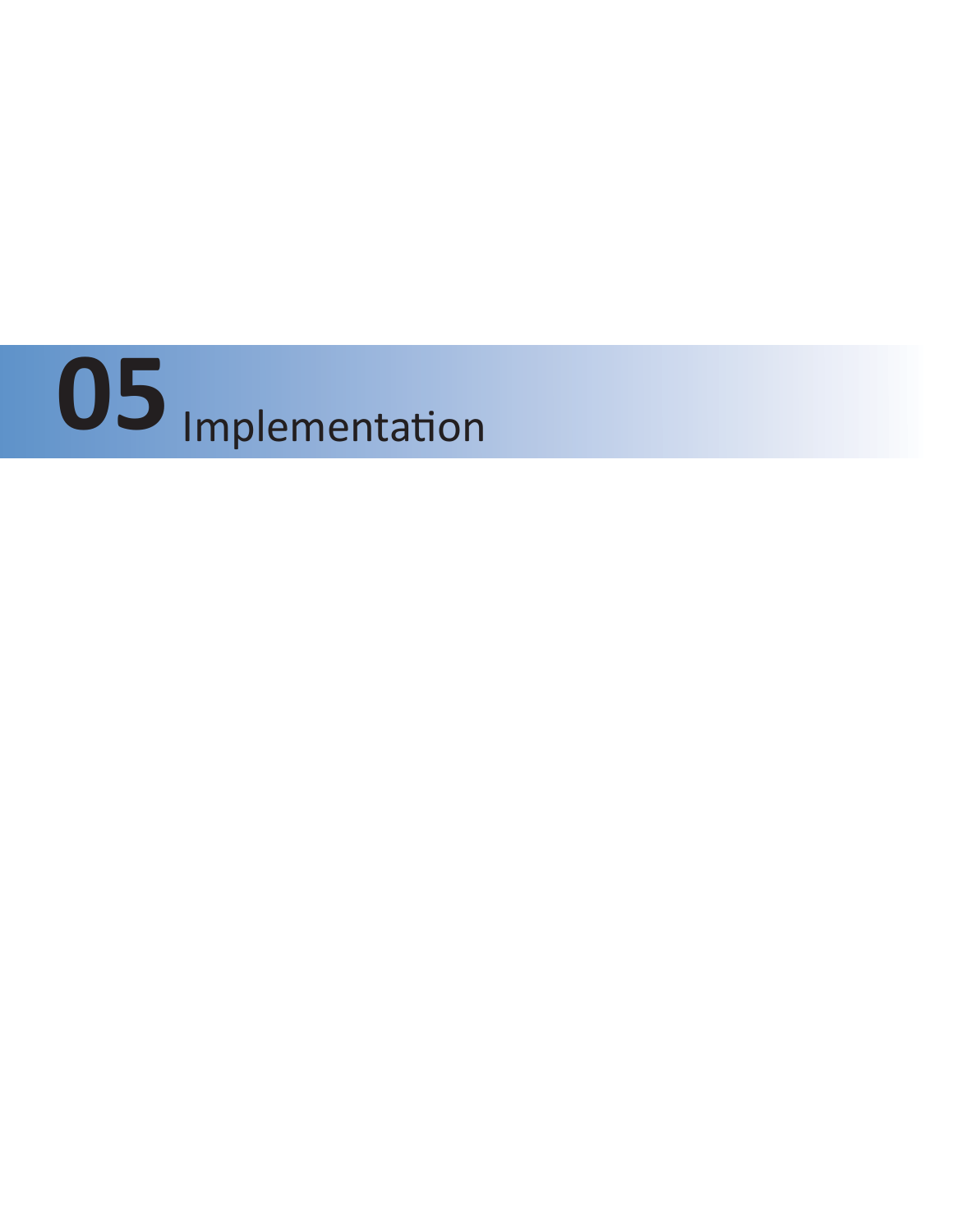This page intentionally left blank

Page 64 **CHAPTER 5: Implementation**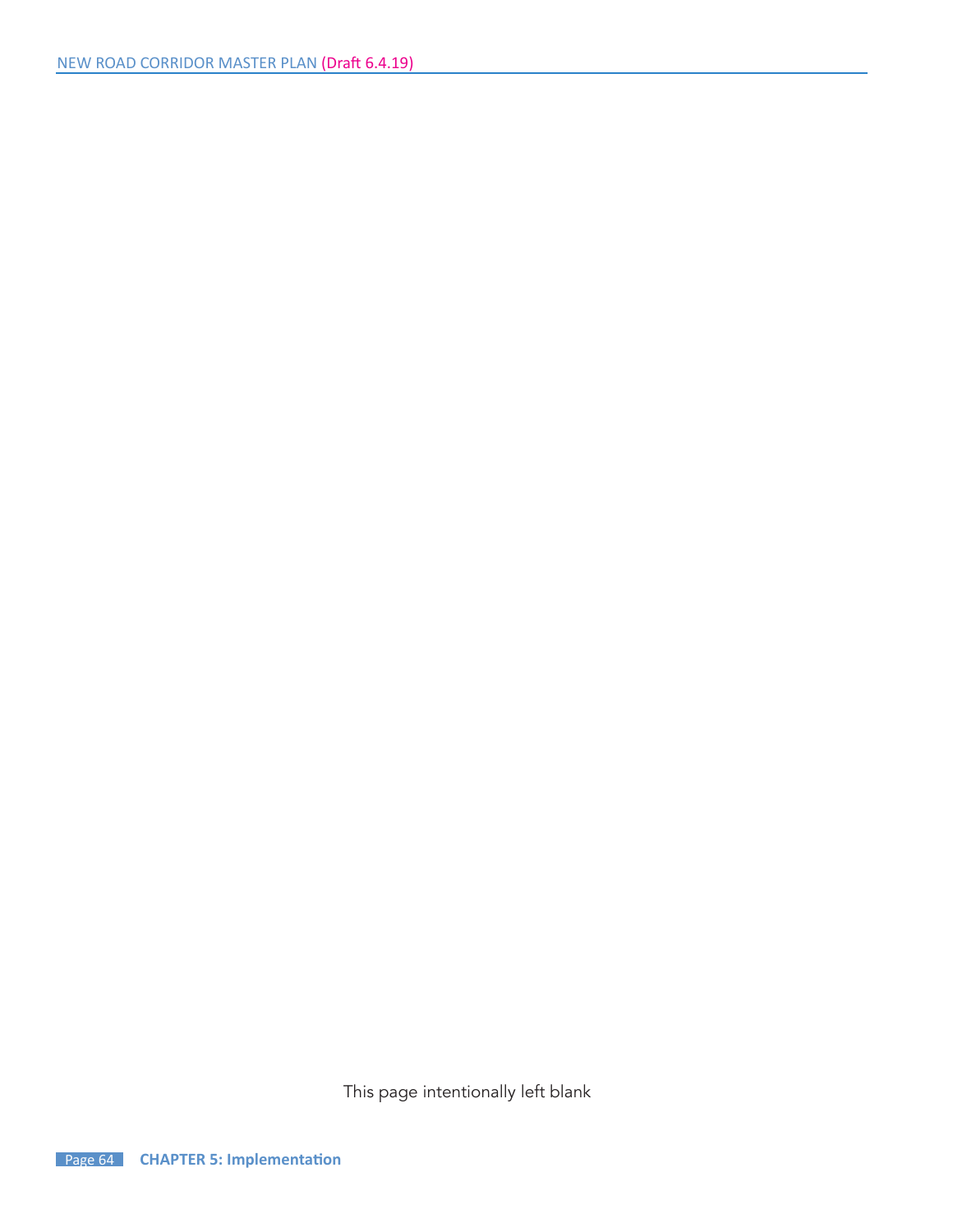## **HOW WILL THIS PLAN BE IMPLEMENTED?**

As stated in the Preface, the Master Plan puts forth a vision, shows examples of how that vision can be achieved and offers guidance to the development community, the City of Lewes, Sussex County, DelDOT, the Historic Lewes Byway Committee and the public, as to how the recommendations originally contained in the Corridor Management Plan for the Historic Lewes Byway can be implemented.

This New Road Corridor Master Plan report is intended to supplement the Corridor Management Plan to add specificity to the recommendations in a rapidly changing portion of the Lewes Scenic and Historic Byway. It is designed to be used as a policy reference by the State Agencies (DelDOT and the State Office of Planning and Coordination), charged with coordinating land development and transportation through the PLUS Process; the Subdivision Review Process and the Capital Transportation Improvement Process. It is also to be used generally by Sussex County and by the City of Lewes to coordinate transportation

# Implementation Knowns and Unknowns



**Kings Highway Gills - Neck Road Master Plan** 6/28/2016 33 *Figure 94 Diagram on "Implementation" from Lewes Scenic and Historic Byway meeting presentation, June 29th, 2016*

improvements with land use recommendations through the Comprehensive Planning and Zoning Process. The Master Plan is also designed to be used by developers and land owners as they improve and develop their properties. Finally, it is designed to be used by the Historic Lewes Byway Committee as a tool to manage the day to day affairs of the Byway so as to preserve and enhance the Byway that they worked so hard to establish.

Specifically, there are four distinct ways in which the New Road Corridor Master Plan will be implemented:

#### **1) Capital Projects and DelDOT State Funded Programs**

The Capital Transportation Program (CTP) process is best explained as shown on the brochure found at<https://www.deldot.gov/Publications/brochures/pdfs/CTPBrochure2013-01-17.pdf>. The current CTP (2019-2024) is found at [http://deldot.gov/information/pubs\\_forms/CTP/pdf/capital\\_transportation\\_](http://deldot.gov/information/pubs_forms/CTP/pdf/capital_transportation_program_development_process.pdf) [program\\_development\\_process.pdf.](http://deldot.gov/information/pubs_forms/CTP/pdf/capital_transportation_program_development_process.pdf) The following summarizes currently funded CTP projects:

1. **Minos Conaway Project** – This project provides a grade separated intersection to separate through movements along SR 1 and turning movements to and from Minos Conaway Road, Nassau Road and Old Mill Road. A shared-use path would also be constructed to accommodate pedestrians and bicyclists. The purpose of the project is to maintain capacity of the SR 1 corridor and improve safety at the unsignalized intersection of SR 1 and Minos Conaway while improving mobility and access for local traffic. The project is in preliminary design (Spring 2019) with a second public meeting scheduled for summer 2019.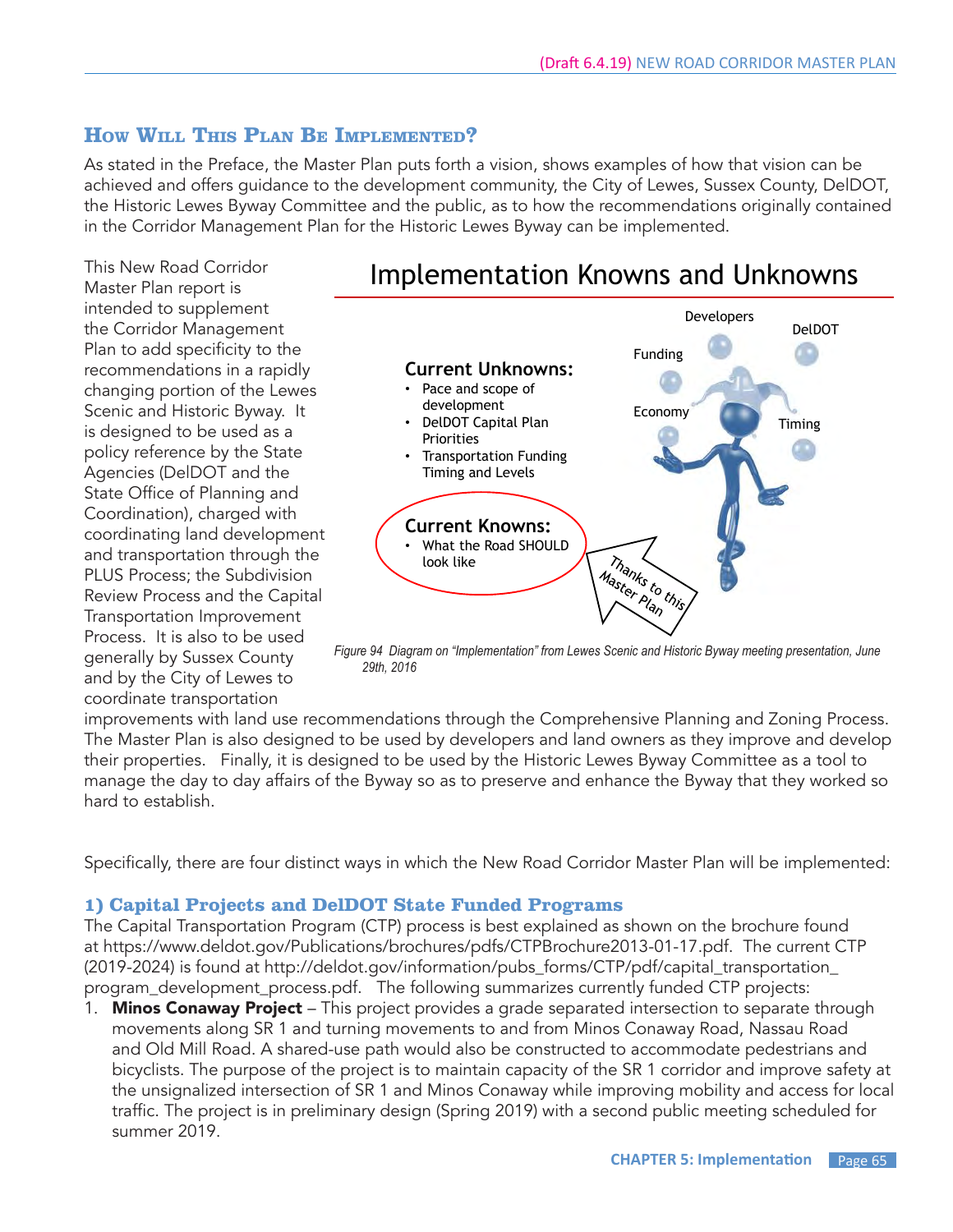- 2. BR 3-714 on S266 New Road over Canary Creek The purpose of the project is to replace Bridge 3 -714 and raise approach roadway above flood elevation. Bridge 3 -714 was identified by DelDOT's Bridge Management System for replacement. The roadway and bridge floods frequently and should be considered as part of an evacuation route for the City of Lewes and area wide residents and visitors. The project is in the beginning part of the planning and design phase and is scheduled to start construction in Winter 2022/2023 after completion of the Realignment of Old Orchard Road at Wescoats Corner.
- 3. Realignment of Old Orchard Road at Wescoats Corner This project will realign Old Orchard Road (S269A) to intersect Savannah Road (Route 9) and Rd 268A. Pedestrian and Bicycle facilities will be incorporated. Construction anticipated in Fall 2021 and continue through Fall 2022.

In addition to the 2019-2024 CTP noted above, DelDOT is has established a placeholder for future CTP funded projects for work along New Road between Old Orchard and Nassau, especially as it may apply to increased traffic generated on this segment of New Road after completion of the projects and developments described above and that are moving forward as priorities of the Five Points Study (see "Active Land Use and Transportation Projects" on page 12).

### **2) Land Use/Transportation Improvements Coordinated Through Development Review**

The active development projects along New Road have been through or are in the process of undergoing review by DelDOT and the State Office of Planning through the PLUS Process and the Subdivision Review Process. In addition, they are reviewed by Sussex County and/or the City of Lewes.

The Master Plan will serve as reference guide for coordinated development review for future development projects – although many of the larger parcels are now under development. The largest tracts are the lands to the north and west of Old Orchard currently in agricultural use and the lands north and west of the Groome Church (Tower Hill) property accessed at Lynn Road. Smaller tracts, especially those not associated with a previous residential subdivision may get redeveloped for infill development at higher densities.

The following elements have a bearing on how the Master Plan could be implemented through the state and local government review process:

- 1. Developers are typically required to mitigate traffic impact (often resulting in added roadway capacity. These projects should be vetted through the Byway Committee in relation to the recommendations of the Master Plan (starting on page 26, and as detailed in Chapter 4).
- 2. Developers may, when seeking access to a state highway, be asked to provide adequate pedestrian and bicycle facilities as part of any modification to that state highway as required by Delaware's Complete Streets Policy. The pedestrian and bicycle facilities should be coordinated through the recommendations found on page 33 and as detailed in the more detailed concepts in Chapter 4.
- 3. Frontage area landscape enhancements Unless asking for a rezoning or access to a state highway, this will be accomplished through voluntary actions by the developer and therefore a positive relationship building process will be needed early and often. Coordination with developers will be needed early to establish a cooperative relationship with the Historic Lewes Byway Committee and under the local land use authority in establishing an attractive landscape treatment. Guidance is provided starting on page 36 and as detailed in Chapter 4.

For smaller scale projects where neither rezoning is requested nor a PLUS review is triggered, the Master Plan can be used by the property owner to coordinate their investments in stormwater management, pedestrian and bicycle facilities, planting or other plan elements. Regardless, DelDOT needs to elevate the attention it gives to the Master Plan by considering any substantive deviation from the Plan a waiver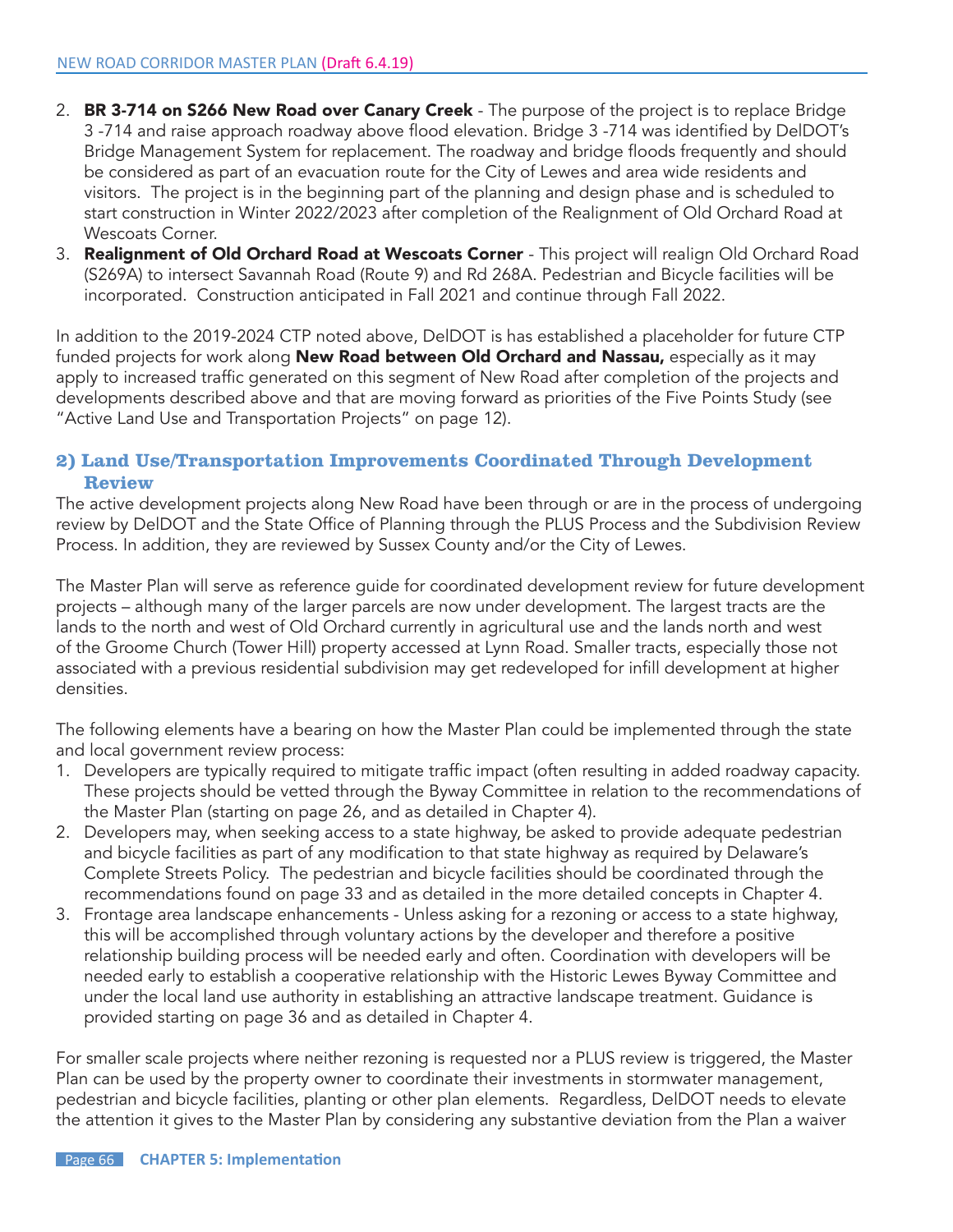and require justification and development of an alternative design that achieves as much of the goals of the Plan as possible through the good faith efforts of all parties.

## **3) Locally Initiated Projects**

The City of Lewes and Sussex County, as well as the Byway committee and others seeking outside funding to implement smaller projects, can implement those projects utilizing two familiar state and federal programs.

The primary federally funded program that is often used for the types of projects anticipated in the master plan is the Transportation Alternatives program (TAP). TAP provides funding for programs and projects defined as transportation alternatives, which include on- and off-road facilities for pedestrians and bicyclists, infrastructure projects for improving non-driver access to public transportation and enhanced mobility, community improvement activities including streetscape projects, and environmental mitigation. The program also covers recreational trail projects, safe routes to school, and projects for planning, designing, or constructing boulevards and other roadways

largely in the right-of-way of former divided highways. DelDOT primarily uses the program to support pedestrian and bicycle projects, spending about 80 percent of program funds on these types of projects. DNREC is responsible for implementing the Recreational Trails program (funded through USDOT) and participates in the TAP program as a sponsoring agency. Recreational Trails funding is more limited in budget, but could support smaller sections of trail and linkages.

- Pave and Rehab project efforts may also achieve striping and traffic calming – not widening. Pave and rehab projects may put patterns in the road or median too. Pave and Rehab projects do not include landscape in the median as this has to be done by other forces.
- The issues of stormwater management, water quality, sea level rise and coastal resiliency are front and center and have been major issues throughout the planning process both for New Road and the entire Byway. Past conservation efforts have focused on the lands surrounding the Great Marsh on the WB side of New Road. Future conservation efforts should still move forward working with the Nature Conservancy and other partners to preserve



*Figure 95 Excerpt from Broadkill River Watershed Implementation Plan (2009) noting opportunities for neighborhood scale water quality opportunities. The entire west side of New Road is also identified as a potential conservation corridor. Funds from DNREC's Community Water Quality Improvement Grant Program could be used to implement projects in this plan (as updated since 2009).* 

remaining farms, to buffer development and to preserve riparian areas for floodplain management and sea level rise mitigation. The Community Water Quality Improvement Grant (DNREC) is intended for projects to improve water quality as part of specific watershed improvement plans. It is meant for "programs and projects that demonstrate innovative and sustainable methods, techniques, and/or practices for water quality improvements with cost effective and measurable results".<sup>1</sup> At a neighborhood scale, this fund may be a potential source for addressing the stormwater management and nuisance flooding issues between Park Road and Pilottown Road.

See: https://dnrec.alpha.delaware.gov/environmental-finance/community-water-quality-improvement/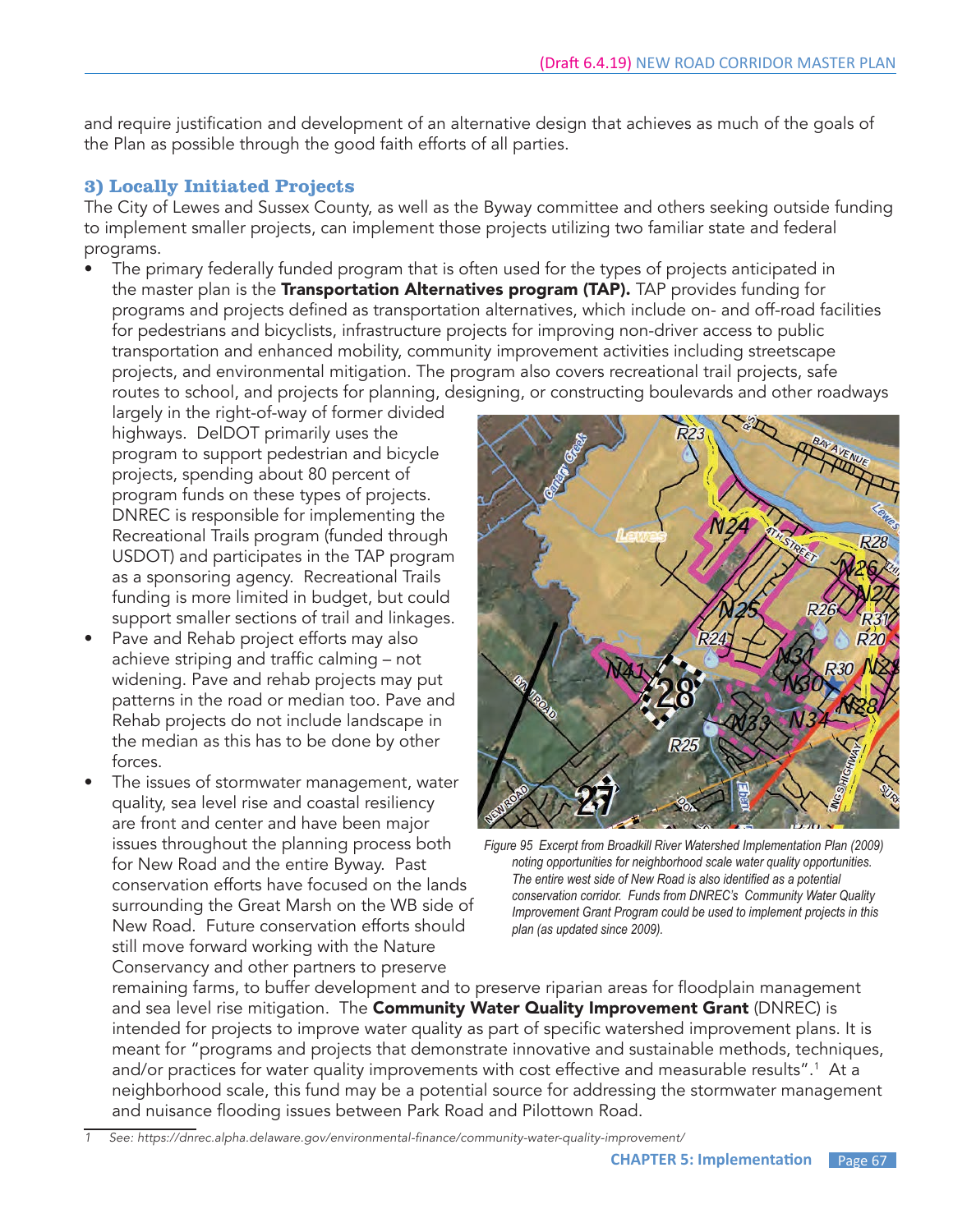#### **4) Maintenance**

DelDOT is interested in working with qualified local organizations to adopt an area for various types of landscape enhancements, tree planting and other landscape management practices. Going beyond standard design practices for state projects can also be implemented through sponsorships/ partnerships by local organizations—including adoption by civic groups for gateways and other key spots. Homeowners Associations (HOAs) also can take the lead in reforesting community open spaces to reduce maintenance costs and improve water quality (an eligible category for the Community Water Quality **Improvement Grant** noted above), especially in tree canopy enhancements to preserve and expand the riparian corridors along Black Hog Gut.

DelDOT is reluctant to approve any project that calls for landscaping that requires maintenance beyond periodic mowing. HOAs and landowners are reluctant to accept responsibility for maintaining landscaping due to cost, volunteers and safety. The Historic Lewes Byway Committee has chosen to work with property owners and DelDOT to encourage landowners by highlighting the value of landscaping and the benefits of it. The Committee requests that DelDOT permit and encourage the Byway Committee to intervene with property owners, develop maintenance agreements and landscaping plans before approving a design that either eliminates landscaping or cannot be effectively landscaped in accordance with this Master Plan.

#### **THE LIST**

The following table is a compilation of implementation projects organized geographically by character area. If a project or program that is not listed here, that does NOT mean that it is not included in the Master Plan. The projects noted here have been discussed throughout the planning process and this list is intended as a tool for ensuring that these priority areas are regularly monitored and the appropriate input is provided in a timely fashion.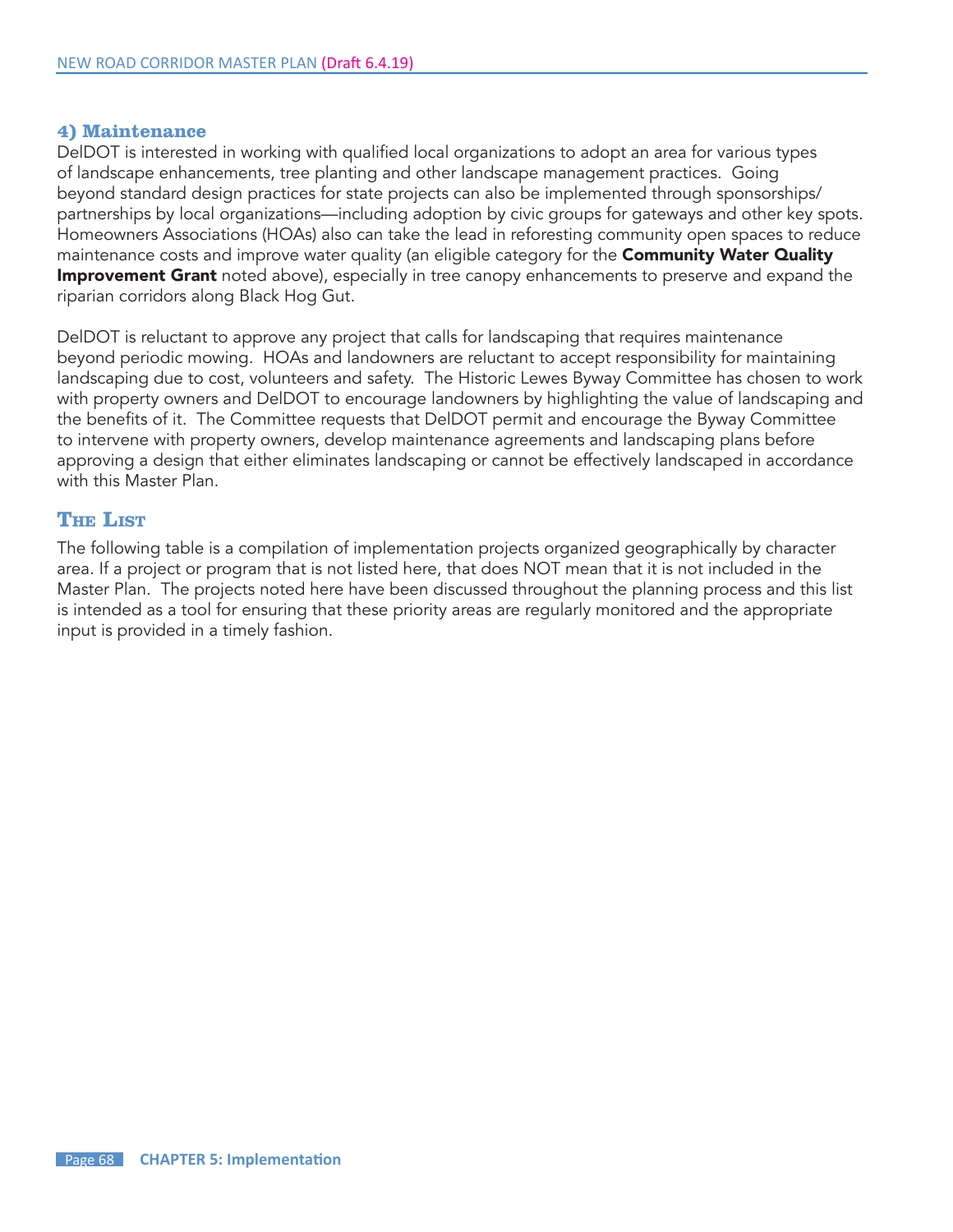| <b>Area</b>                                                        | <b>Issues</b>                                                                                                                                                                                                                                                                                                                                                                                                                                                                                                                                                                                                                                                                                                                                                                                                                                                                                                                                                                                                   | <b>Actions Needed</b>                                                                                                                                                                                                                                                                                                                                                                                                                                                                                                                                                                                                                                                                                                                                                                                                                                                                                                    |
|--------------------------------------------------------------------|-----------------------------------------------------------------------------------------------------------------------------------------------------------------------------------------------------------------------------------------------------------------------------------------------------------------------------------------------------------------------------------------------------------------------------------------------------------------------------------------------------------------------------------------------------------------------------------------------------------------------------------------------------------------------------------------------------------------------------------------------------------------------------------------------------------------------------------------------------------------------------------------------------------------------------------------------------------------------------------------------------------------|--------------------------------------------------------------------------------------------------------------------------------------------------------------------------------------------------------------------------------------------------------------------------------------------------------------------------------------------------------------------------------------------------------------------------------------------------------------------------------------------------------------------------------------------------------------------------------------------------------------------------------------------------------------------------------------------------------------------------------------------------------------------------------------------------------------------------------------------------------------------------------------------------------------------------|
| A. New<br>Road at<br>Nassau                                        | Gateway Treatment (context sensitive<br>$\bullet$<br>design input)<br>Byway signage at gateway<br>$\bullet$<br>Preservation of adjacent farm (Nassau<br>$\bullet$<br>Orchards)<br>Retain/Enhance historic red<br>barn commercial buildings as a<br>contributing factor to the New Road<br>corridor<br>Enhance access to existing and future<br>retail uses (Nassau Orchards and<br>retail businesses in historic barns)<br>Safety of rail-trail crossing with<br>$\bullet$<br>Nassau Road and Driveway entrance<br>Slow traffic prior to intersection<br>$\bullet$<br>Right-of-way required, possible<br>$\bullet$<br>property purchase required<br>DelDOT is beginning to review<br>$\bullet$<br>preliminary design drawings<br>(approx. 20%) and would like to<br>keep the roundabout concept as<br>is, recognizing changes are being<br>considered to address issues noted,<br>as well as to enable them to work<br>with the adjacent property owners to<br>identify the design that works best for<br>them. | DelDOT will continue to consider design<br>minimization or refinements to reduce<br>impact on the adjoining farm, adjoining<br>commercial buildings and the approach<br>transition speed into the roundabout (45-<br>25 mph transition)<br>DelDOT will work with the Byway<br>Committee and the public to incorporate<br>context sensitive gateway design<br>landscape treatments consistent with<br>state and federal design standards to the<br>roundabout and adjoining areas using<br>guidance provided by the Corridor Master<br>Plan. Maintenance agreements will also be<br>discussed and considered in the final level<br>of effort.<br>DelDOT will investigate the viability of<br>$\bullet$<br>context sensitive design treatments to any<br>required modifications to the underpass<br>(the existing embankment will need a low<br>retaining wall to accommodate the full<br>width of the trail and roadway). |
| <b>B.</b> Traffic<br>calming<br>east of<br><b>Black Hog</b><br>Gut | Design narrow splitter islands to<br>$\bullet$<br>minimize impact on trees<br>Adjoining residents requested tree<br>$\bullet$<br>planting on grassy area                                                                                                                                                                                                                                                                                                                                                                                                                                                                                                                                                                                                                                                                                                                                                                                                                                                        | Coordinate with future CTP project on<br>$\bullet$<br>New Road to ensure that traffic calming is<br>included in the funding request.<br>Future access, if required from parcels on<br>$\bullet$<br>the WB side of New Road should be lined<br>up with splitter openings at Kansas and<br>Arkansas Courts.<br>Support HOA efforts to replant Hedgerow<br>concept on the grassy median in front of<br>Sand Dune Village.<br>Retain or replace black iron fence/ work<br>with property owners as part of any future<br>roadway modifications                                                                                                                                                                                                                                                                                                                                                                                |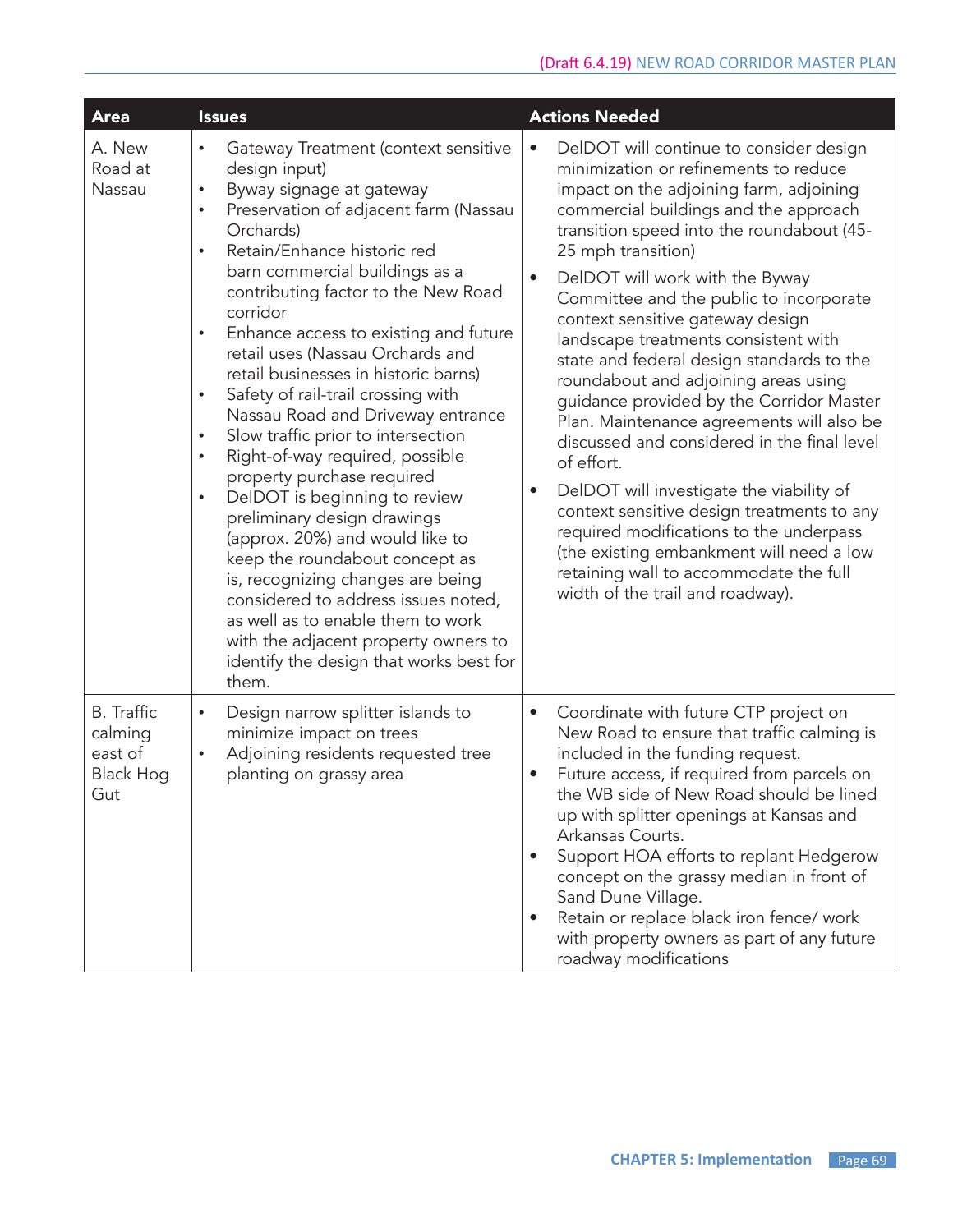| <b>Area</b>               | <b>Issues</b>                                                                                                                                                                                                                                                                                                                                                                                                        | <b>Actions Needed</b>                                                                                                                                                                                                                                                                                                                                                                                                                                                                                                                                                                                                                                                                                                                                                                                                                                                                                                                                                                                                                                                                                                                                                                                                                                                           |
|---------------------------|----------------------------------------------------------------------------------------------------------------------------------------------------------------------------------------------------------------------------------------------------------------------------------------------------------------------------------------------------------------------------------------------------------------------|---------------------------------------------------------------------------------------------------------------------------------------------------------------------------------------------------------------------------------------------------------------------------------------------------------------------------------------------------------------------------------------------------------------------------------------------------------------------------------------------------------------------------------------------------------------------------------------------------------------------------------------------------------------------------------------------------------------------------------------------------------------------------------------------------------------------------------------------------------------------------------------------------------------------------------------------------------------------------------------------------------------------------------------------------------------------------------------------------------------------------------------------------------------------------------------------------------------------------------------------------------------------------------|
| C. Old<br>Orchard         | Concerns raised about traffic from<br>$\bullet$<br>Minos Conaway Project (desire to<br>direct that traffic to Five Points rather<br>than down New Road)<br>Concerns raised about property<br>$\bullet$<br>impacts (brick wall at Ashburn Lane,<br>wetlands on NW side, hedge and<br>residence on NE side and stormwater<br>pond on SE side)<br>Need traffic study to determine<br>$\bullet$<br>intersection capacity | Keep both options as part of Master Plan as<br>appropriate for Byway and provide Master<br>Plan level guidance. Both options need to be<br>refined and evaluated based upon:<br>Results of traffic study<br>$\bullet$<br>Impact to adjoining properties<br>$\bullet$<br>Need to direct non-local traffic to<br>Five Points using wayfinding and GPS<br>technologies<br>Need to retain traffic calming objectives<br>$\bullet$<br>for New Road<br>Need to accommodate trail and pedestrian<br>$\bullet$<br>crossings<br>If the traffic model, safety, or future AADT<br>results in the warrant for a traffic signal or<br>roundabout, then a roundabout will be the<br>initial preferred treatment to accommodate<br>the northbound left turn between Old Orchard<br>Road and New Road. Further study is needed<br>to evaluate both the roundabout and the<br>traffic signal to select a preferred option.<br>Monitor design of shared-use pathway from<br>Groome Church Property to ensure that<br>extension can be coordinated and carried<br>through the Old Orchard intersection. Include<br>a temporary transition from the shared-use trail<br>constructed by the developer to on-road use<br>if intersection improvements occur after the<br>developer contributed trail. |
| D. Tower<br>Hill/Lynn Dr. | Follow-up with developer<br>Trail with independent alignment to<br>be constructed to Schaffer Lane<br>Landscape of frontage area to<br>$\bullet$<br>reinforce traffic calming and screen<br>new homes<br>Stormwater inspections/DNREC to<br>$\bullet$<br>minimize impacts on Great Marsh<br>Archeological artifacts to be<br>$\bullet$<br>preserved as per PLUS review and<br>developer agreement                    | DelDOT will review plans and concur to ensure<br>adequate roadside drainage safety.<br>Landscape agreements will be needed for any<br>plantings in center roundabout (coordinated<br>with developer and future HOA maintenance).<br>Final Landscape plans to be included in<br>HOA agreements after final engineering<br>and site plan review approved by County as<br>per developer agreements filed with Sussex<br>County as part of approval process                                                                                                                                                                                                                                                                                                                                                                                                                                                                                                                                                                                                                                                                                                                                                                                                                         |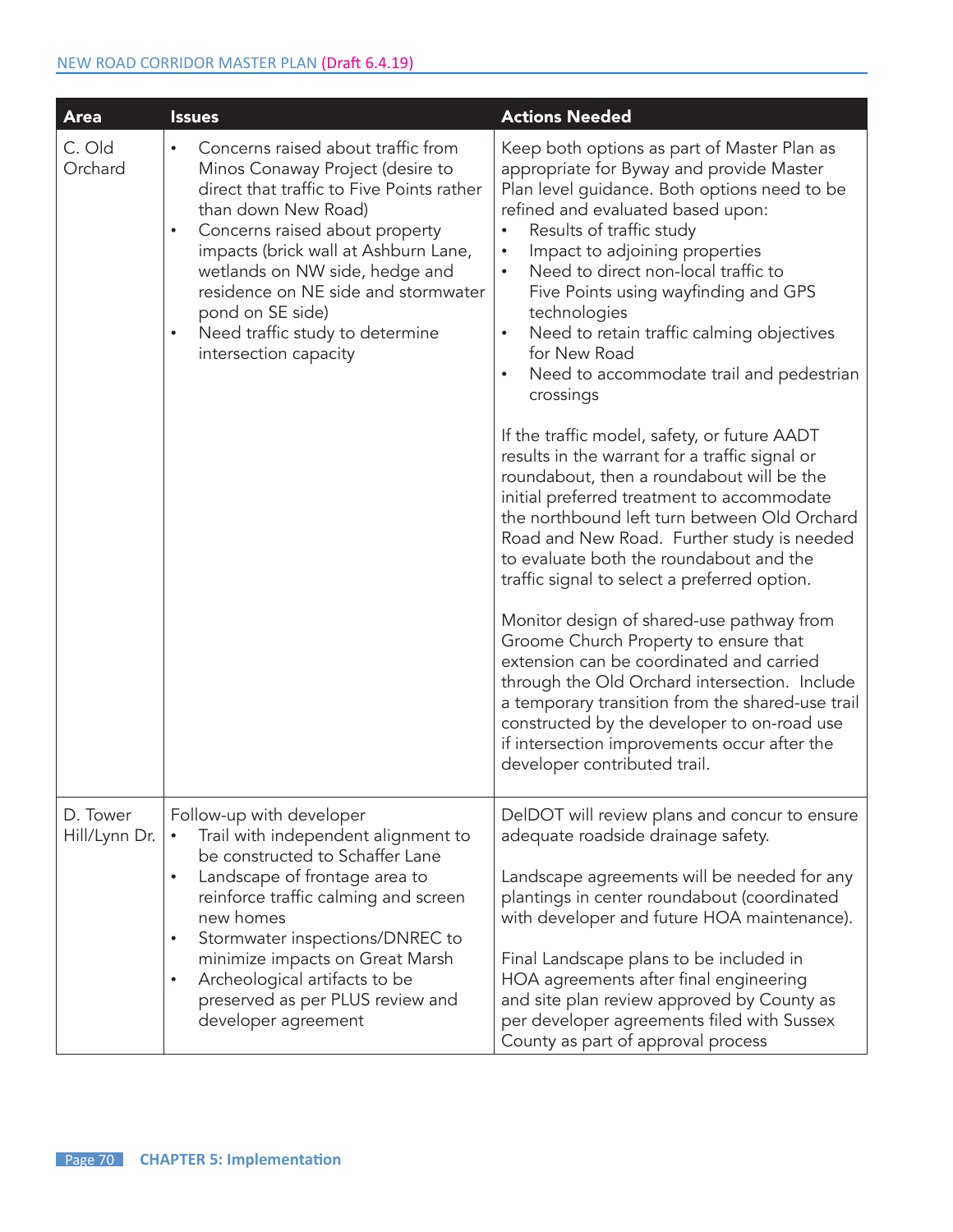| <b>Area</b>                                                                                   | <b>Issues</b>                                                                                                                                                                                                                                                                                                                                                                                                                                                                                                                                                                                                        | <b>Actions Needed</b>                                                                                                                                                                                                                                                                                                                                                                                                                                                                                                                                                                                                                                                                                                            |
|-----------------------------------------------------------------------------------------------|----------------------------------------------------------------------------------------------------------------------------------------------------------------------------------------------------------------------------------------------------------------------------------------------------------------------------------------------------------------------------------------------------------------------------------------------------------------------------------------------------------------------------------------------------------------------------------------------------------------------|----------------------------------------------------------------------------------------------------------------------------------------------------------------------------------------------------------------------------------------------------------------------------------------------------------------------------------------------------------------------------------------------------------------------------------------------------------------------------------------------------------------------------------------------------------------------------------------------------------------------------------------------------------------------------------------------------------------------------------|
| Ε.<br>Brittingham<br>Farm                                                                     | Issues raised about extent of frontage<br>$\bullet$<br>area landscape treatment<br>Traffic calming and coordination<br>$\bullet$<br>needed on narrow splitter islands<br>Coordination needed on 10' multi-<br>$\bullet$<br>use trail (would require trail crossing<br>to meet up with Groome Church<br>(Tower Hill) property trail)                                                                                                                                                                                                                                                                                  | Recommend adding splitter islands for traffic<br>calming benefit and potential trail crossing<br>need (see trail discussion below)<br>DelDOT, developer, and City of Lewes<br>coordination and follow-up required<br>Agree upon location and design of splitter<br>island including left turn storage and<br>planting options for medians<br>Design trail crossing at Schaffer Lane<br>$\bullet$<br>intersection<br>Monitor options for Canary Creek path<br>$\bullet$<br>connection to Rail-Trail (acquire developer<br>easement donation through development<br>review process)                                                                                                                                                |
| E/F. New<br>Road<br><b>Bridge Over</b><br>Canary<br>Creek and<br>Access to<br>Canary<br>Creek | Design assumptions needed for<br>$\bullet$<br>future bridge elevation that address<br>State Policy on Sea-Level Rise<br>Complete streets policy (width of<br>bridge accommodates bicycle and<br>pedestrian uses or independent<br>bridge alignment)<br>Accommodate fishing uses<br>Accommodate soft landing for hand<br>$\bullet$<br>carry boats (e.g. kayak launch) and<br>accompanying parking (by others) for<br>fishing and hand carry launch<br>Extensive concerns raised about<br>$\bullet$<br>design of bridge (clear preference for<br>"thin" bridge with sleek profile and<br>transparent railings/parapet) | Accommodations for Sea-Level Rise<br>$\bullet$<br>(addressed by DelDOT) - assumptions<br>about future bridge elevation will affect<br>adjoining neighborhood access and use of<br>New Road as evacuation route.<br>Context sensitive design principles for<br>$\bullet$<br>bridge based upon community input<br>("slim" bridge profile, see through railings,<br>etc.)<br>Multi-use Pathway (on EB side of bridge<br>$\bullet$<br>connecting with Brittingham Farm trail<br>approach)<br>Design/implement an appropriately scaled<br>$\bullet$<br>and easily maintained soft landing (hand<br>carry canoe or kayak)<br>Design/implement an appropriately scaled<br>and easily maintained wayside for fishing/<br>crabbing access |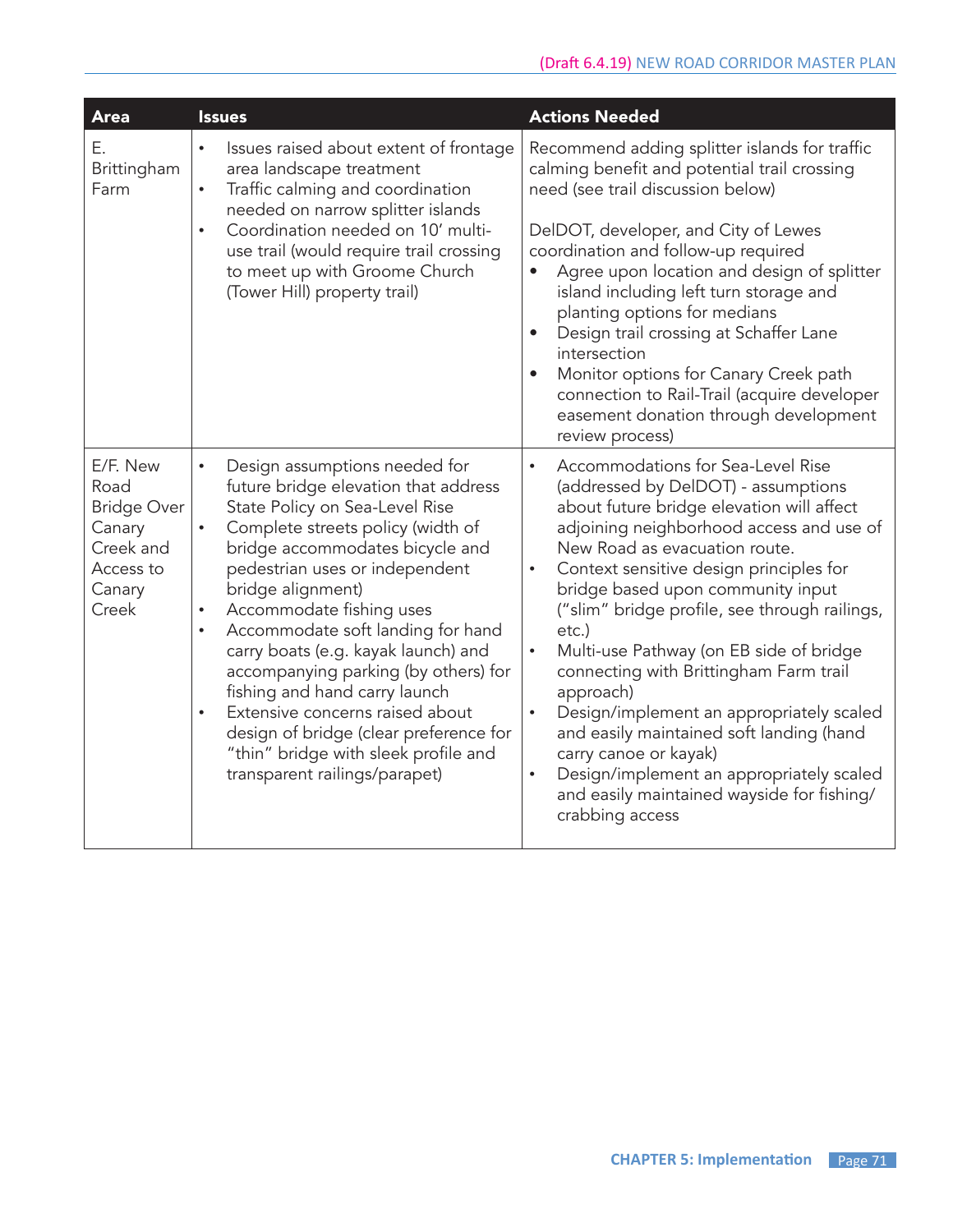| <b>Area</b>     | <b>Issues</b>                                                                                                                                                                                                                                                                                                                                                            | <b>Actions Needed</b>                                                                                                                                                                                                                                                                                                                                                                                                                                                                                                                                                                                                                                                                                                                                                                                                                                      |
|-----------------|--------------------------------------------------------------------------------------------------------------------------------------------------------------------------------------------------------------------------------------------------------------------------------------------------------------------------------------------------------------------------|------------------------------------------------------------------------------------------------------------------------------------------------------------------------------------------------------------------------------------------------------------------------------------------------------------------------------------------------------------------------------------------------------------------------------------------------------------------------------------------------------------------------------------------------------------------------------------------------------------------------------------------------------------------------------------------------------------------------------------------------------------------------------------------------------------------------------------------------------------|
| G. Park<br>Road | Concerns about boat trailers<br>continuing on to New Road. Trailer<br>traffic needs to be directed to turn<br>left at Park Road for boat launch<br>facility as Pilottown Road/New Road<br>intersection is too narrow<br>Concerns about high operating<br>$\bullet$<br>speeds continuing through<br>intersection<br>Developer already built bypass lane<br>on EB New Road | Consider relocation of radar activated sign<br>and upgrading to capture actual operating<br>speeds through intersection.<br>DelDOT or City will consider additional<br>$\bullet$<br>low cost traffic calming measures in future<br>projects to address the speed issue in the<br>short term, including relocating the radar<br>activated speed sign on New Road to west<br>of the Park Road intersection and upgrade<br>the sign to one that collects traffic volume<br>and speed data, if not already doing so.<br>If safety issues (left turning traffic and<br>$\bullet$<br>excessive operating speeds through<br>the intersection continue), DelDOT or<br>the City of Lewes will request a capital<br>project in future to be developed to install<br>intersection realignment consistent with<br>the intent of the drawing (Figure 87 on<br>page 58). |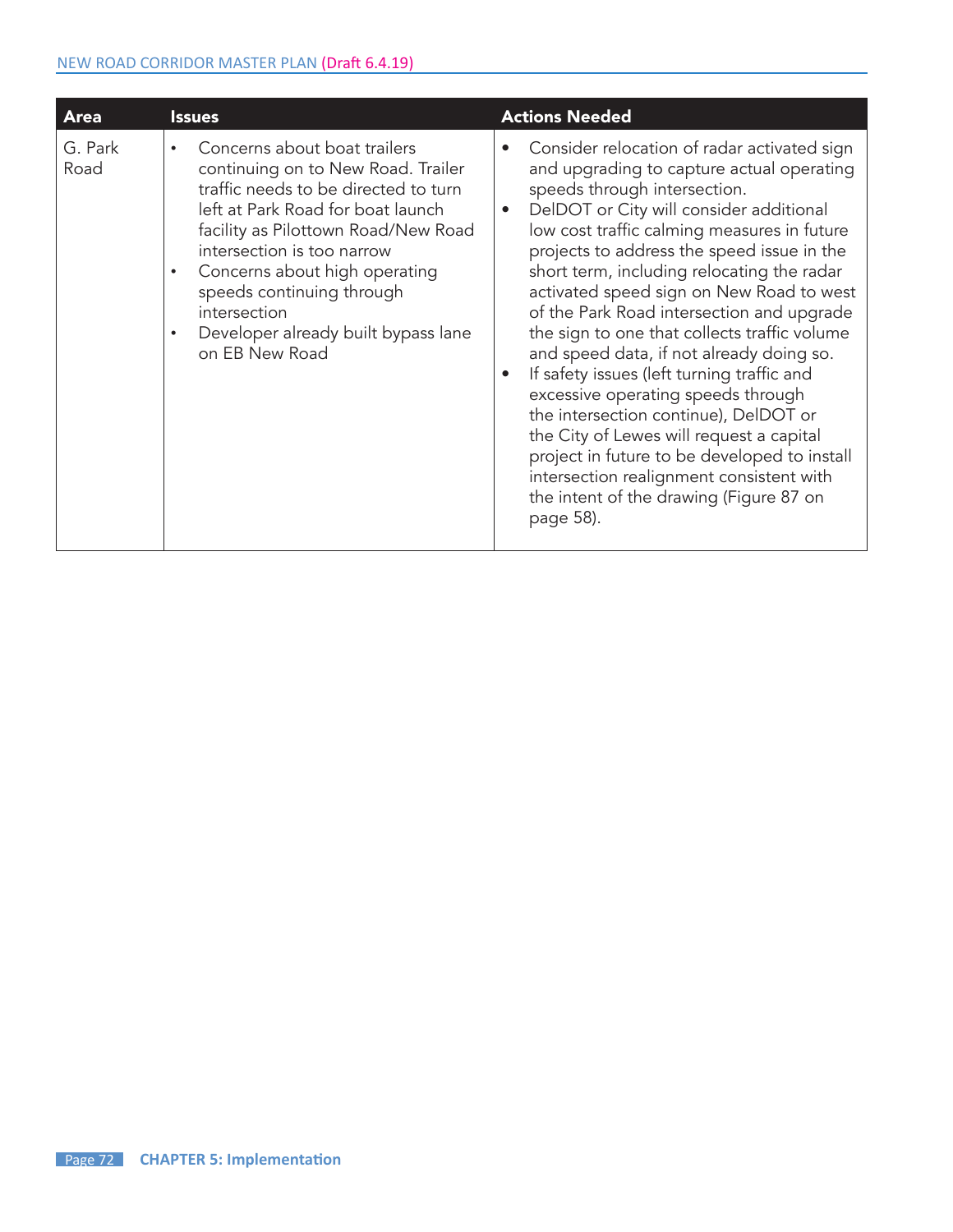| <b>Area</b>               | <b>Issues</b>                                                                                                                                                                                                                                                                                                                                                                                                   | <b>Actions Needed</b>                                                                                                                                                                                                                                                                                                                                                                                                                                                                                                                                                                                                                                                                                                                                                                                                                                                                                                                                                                                                                                                                                                                                                                                        |
|---------------------------|-----------------------------------------------------------------------------------------------------------------------------------------------------------------------------------------------------------------------------------------------------------------------------------------------------------------------------------------------------------------------------------------------------------------|--------------------------------------------------------------------------------------------------------------------------------------------------------------------------------------------------------------------------------------------------------------------------------------------------------------------------------------------------------------------------------------------------------------------------------------------------------------------------------------------------------------------------------------------------------------------------------------------------------------------------------------------------------------------------------------------------------------------------------------------------------------------------------------------------------------------------------------------------------------------------------------------------------------------------------------------------------------------------------------------------------------------------------------------------------------------------------------------------------------------------------------------------------------------------------------------------------------|
| G. 4 <sup>th</sup> Street | High vehicle operating speeds<br>$\bullet$<br>No pedestrian or bicycle safety<br>$\bullet$<br>facilities making it difficult to walk or<br>ride a bike, cross the street<br>Limited right-of-way<br>$\bullet$<br>Nuisance flooding - residents say<br>$\bullet$<br>ditches not connected to Canary<br>Creek anymore<br>Shallow water table and poorly<br>drained soils constrain options<br>Retain street trees | Additional detailed study required to address:<br>The need to work together within the<br>$\overline{a}$<br>catchment area to manage stormwater<br>runoff (quality and quantity) and address<br>sea-level rise issues (both private land<br>owners and DelDOT/City of Lewes/<br><b>DNREC/ Sussex Conservation District)</b><br>What homeowners can do to reduce runoff<br>$\overline{a}$<br>(rain barrels, rain gardens, bioswales)<br>Verify their off-site drainage and improve<br>$\overline{a}$<br>their natural or engineered flow beyond<br>the rights of way.<br>Examples of ways to increase storage and<br>$\overline{\phantom{a}}$<br>infiltration capacity along roadways<br>Coordinate with City of Lewes hydrology study<br>Early action - clean out ditches and<br>reconnect with Canary Creek<br>2. Long-term - combined need for splitter<br>islands with more storage space for<br>stormwater runoff by utilizing enhanced<br>management practices for stormwater<br>management;<br>3.<br>Consider narrower cross section and<br>incorporate stormwater management<br>into closed drainage section (combine<br>stormwater storage with tree pits if no<br>room for medians in this section) |